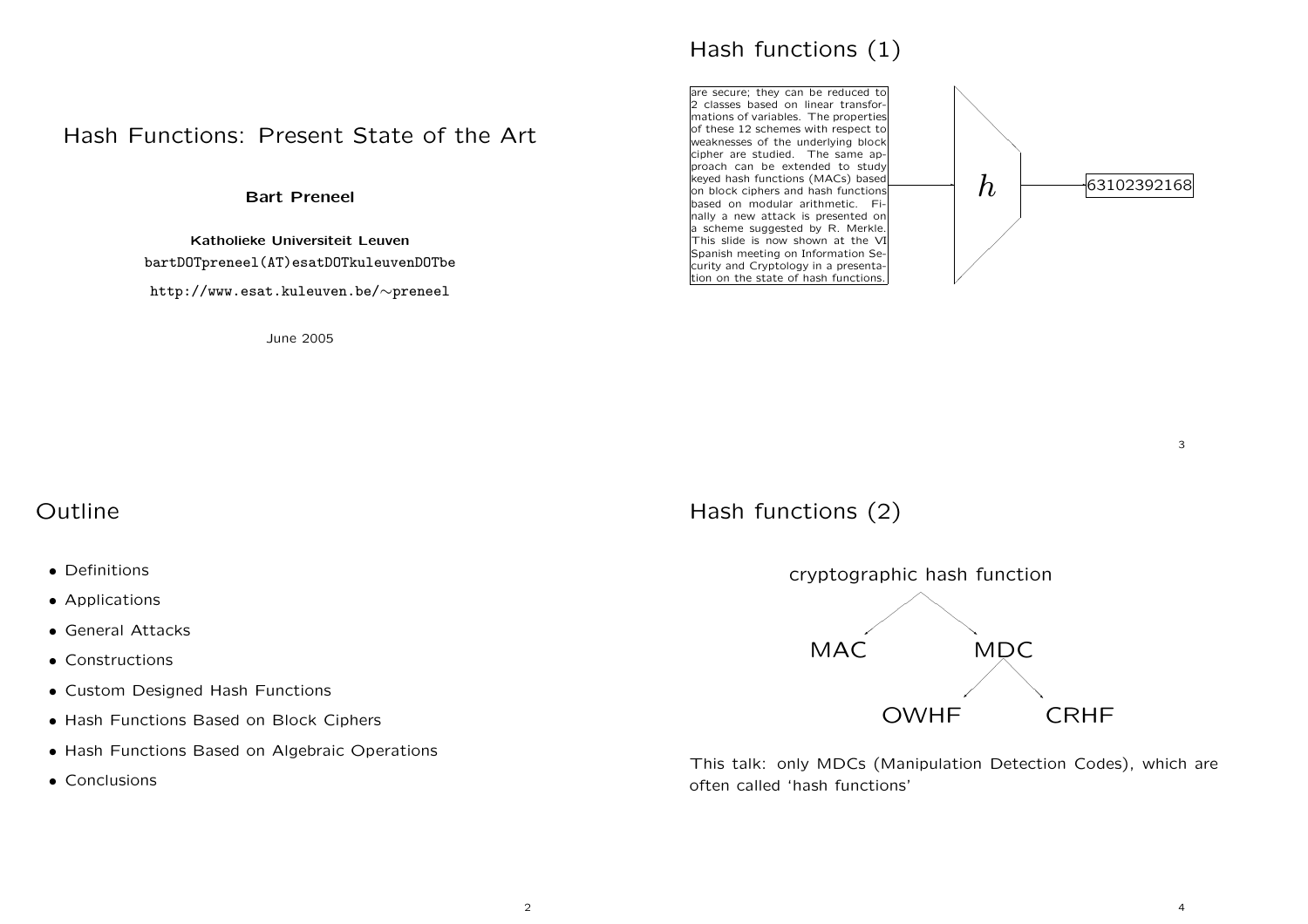### Informal definitions (1)

- no secret parameters
- x arbitrary length  $\Rightarrow$  fixed length n
- computation "easy"

#### One Way Hash Function (OWHF):

- preimage resistant:  $\ln(x) \neq x'$  with  $h(x) = h(x')$
- 2nd preimage resistant:  $x, h(x) \neq x' (\neq x)$  with  $h(x') = h(x)$

Collision Resistant Hash Function (CRHF) =  $OWHF +$ 

- collision resistant:
	- $\Rightarrow x, x'(x' \neq x)$  with  $h(x) = h(x')$ .

5

# Informal definitions (2)

preimage resistant  $\neq$  2nd preimage resistant

• take a preimage resistant hash function; add an input bit  $b$  and replace one input bit by the sum modulo 2 of this input bit and  $b$ 

2nd preimage resistant  $\Rightarrow$  preimage resistant

• if h is OWHF,  $\overline{h}$  is 2nd preimage resistant but not preimage resistant

$$
\overline{h}(X) = \begin{cases} 0 \|X & \text{if } |X| \le n \\ 1 \|h(X) & \text{otherwise.} \end{cases}
$$

collision resistant  $\Rightarrow$  2nd preimage resistant

[Simon 98] one cannot derive collision resistance from 'general' preimage resistance

# Formal definitions: (2nd) preimage resistance

Notation:  $\Sigma = \{0, 1\}, l(n) > n$ 

A **one-way** hash function H is a function with domain  $D = \sum^{l(n)}$ and range  $R = \sum^n$  that satisfies the following conditions:

• preimage resistance: let x be selected uniformly in D and let M be an adversary that on input  $h(x)$  uses time  $\leq t$  and outputs  $M(h(x)) \in D$ . For each adversary M,

$$
\Pr_{x \in D} \{ h(M(h(x))) = h(x) \} < \epsilon.
$$

Here the probability is also taken over the random choices of  $M$ .

• 2nd preimage resistance: let x be selected uniformly in  $\Sigma^{l(n)}$  and let  $M'$  be an adversary that on input x uses time  $\leq t$  and outputs  $x' \in D$  with  $x' \neq x$ . For each adversary M',

$$
\Pr_{x \in D} \left\{ M'(x) = h(x) \right\} < \epsilon.
$$

Here the probability is taken over the random choices of  $M'$ .

7

## Formal definitions: collision resistance

A collision-resistant hash function  $H$  is a function family with domain  $D = \Sigma^{l(n)}$  and range  $R = \Sigma^n$  that satisfies the following conditions:

- (the functions  $h_S$  are preimage resistant and second preimage resistant)
- collision resistance: let  $F$  be a collision string finder that on input  $S \in \Sigma^s$  uses time  $\leq t$  and outputs either "?" or a pair  $x, x' \in \Sigma^{l(n)}$  with  $x' \neq x$  such that  $h_S(x') = h_S(x)$ . For each F,

$$
\Pr_{S} \{ F(\mathcal{H}) \neq \text{``?''} \} < \epsilon.
$$

Here the probability is also taken over the random choices of  $F$ .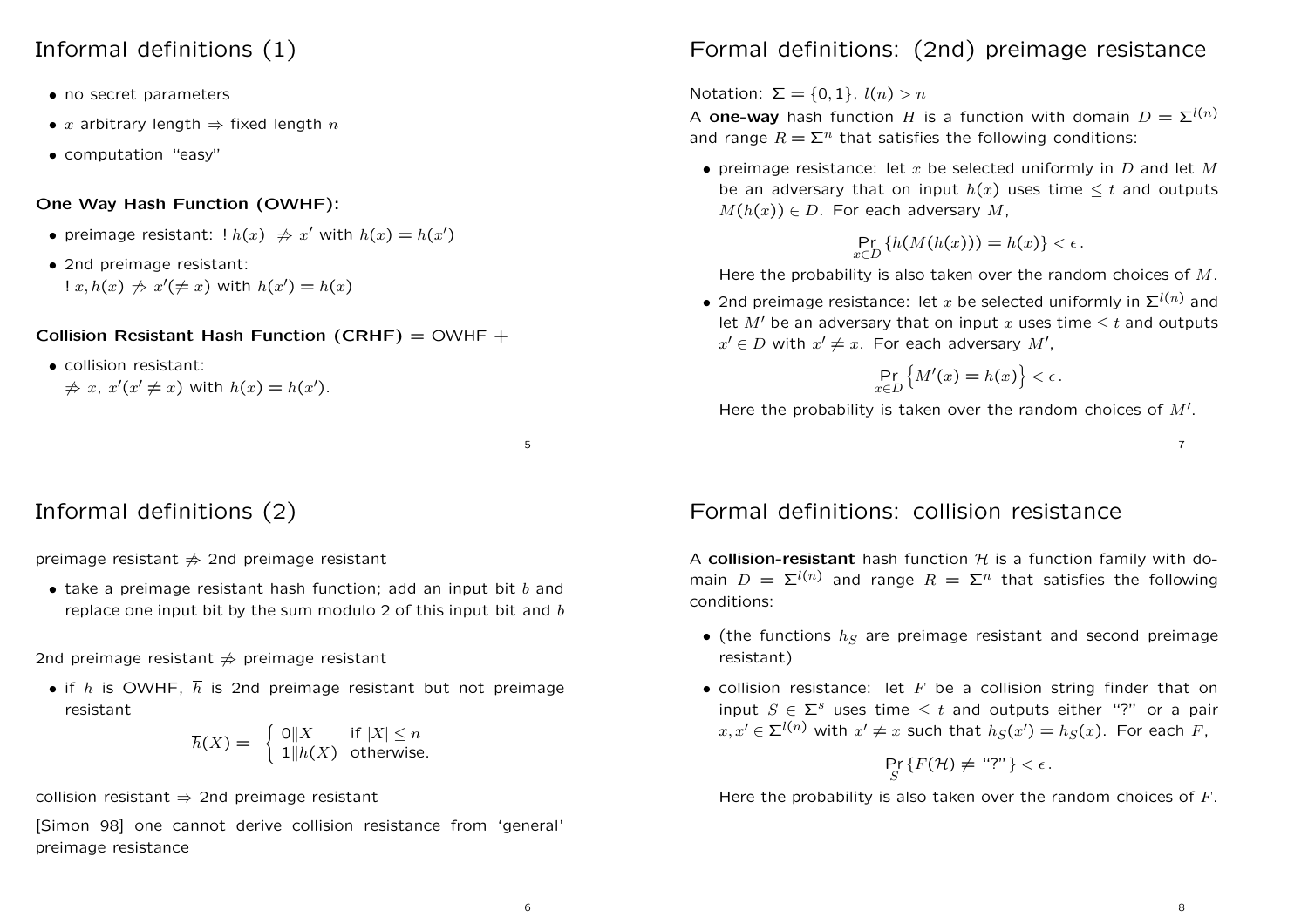## Further generalization: Rogaway-Shrimpton, FSE 2004

Consider <sup>a</sup> family of hash functions.

For (2nd) preimage resistance, one can choose the challenge  $(x)$ and/or the key that selects the function.

This gives three flavours:

- random challenge, random key (Pre and Sec)
- random key, fixed challenge (ePre and eSec everywhere)
- fixed key, random challenge (aPre and aSec always)

Complex relationship (see figure on next slide).

# Applications

- digital signatures: performance and security
- information authentication: protect authenticity of hash result
- redundancy: hash result appended to data before encryption
- protection of passwords: preimage resistant
- confirmation of knowledge/commitment: OWHF/CRHF
- pseudo-random string generation/key derivation
- micropayments (e.g., micromint)
- construction of MACs, stream ciphers, block ciphers

note: collision resistance is not always necessary

11

### Relation between definitions: Rogaway-Shrimpton



Figure 1: Summary of the relationships among seven notions of hash-function security. Solid arrows represent conventional implications, dotted arrows represent provisional implications (their strength depends on the relative size of the domain and range), and the lack of an arrow represents a separation.

## Related definitions: UOWH

#### UOWH or Universal One-Way Hash Function

(TCR: target collision resistant hash functions or eSec)

- generate message  $x$  (+ some state)
- choose a random key  $K$
- target collision finder algorithm: given x, K, h() (+state), find  $x' \neq x$  such that  $h_K(x') = h_K(x)$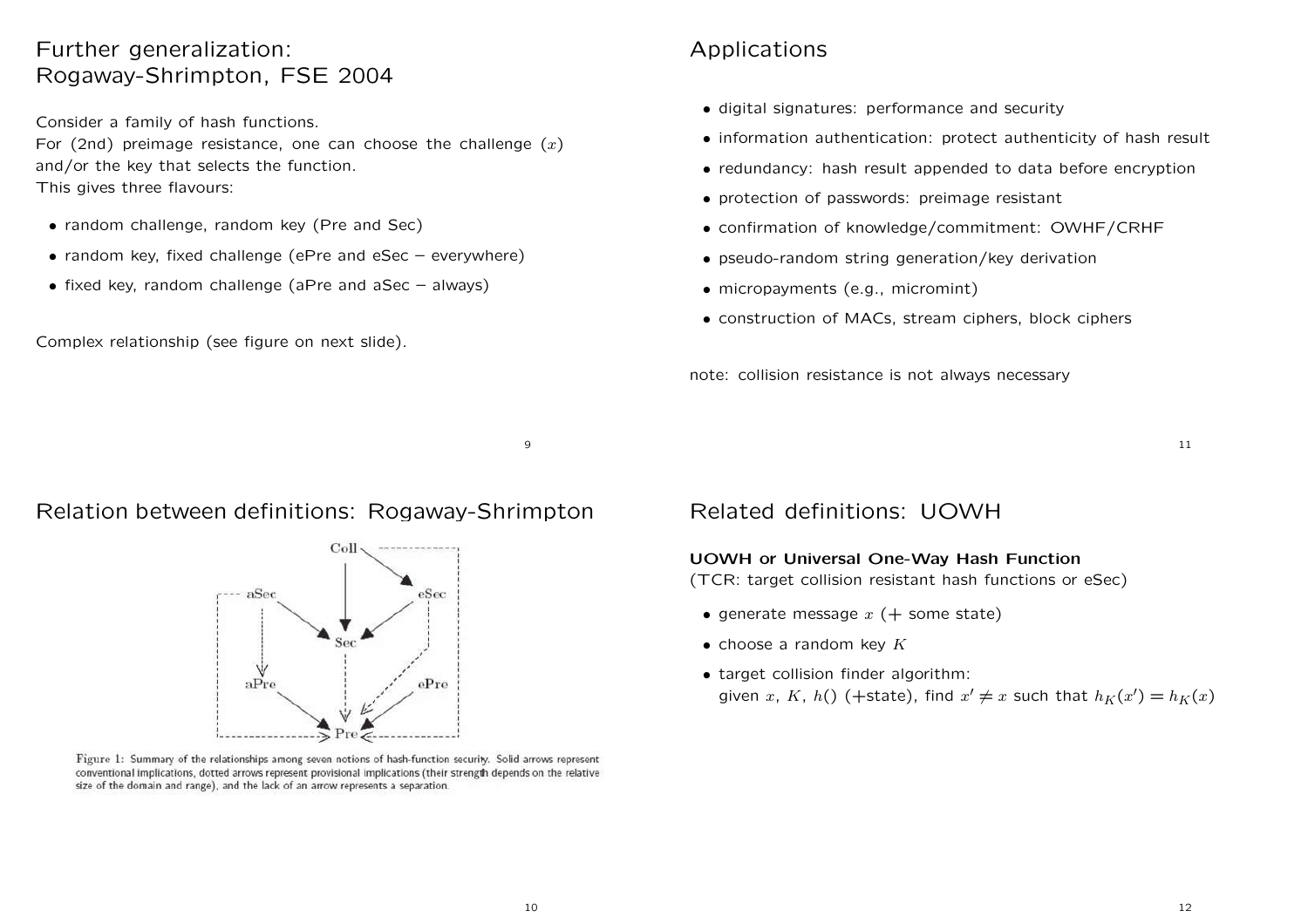## General Attacks (1)

depend only on size of hash result; not on details of the algorithm

**guess (2nd) preimage:** 
$$
value = \frac{(\#\$) \cdot (\# \text{trials}) \cdot (\# \text{targets})}{2^n}
$$

infeasible if  $n \geq 64...90$ avoid simultaneous attack on all targets: parameterize ('tweak') hash function

### collision: birthday attack (or square root attack) [Yuval'79]

- $\bullet$  r variations on genuine message
- $\bullet$  r variations on fraudulent message
- probability of a match: 63% for  $r = \sqrt{2^n} = 2^{n/2}$

infeasible in 2005 if  $n > 160$ , but this is not sufficient for long-term security.

# Time-memory trade-off (2)

Consider the functional graph of f



15

#### 13

## General Attacks (2): time-memory trade-off

multiple preimages of the same function [Hellman80]:

- $O(2^n)$  precomputation,  $O(2^{2n/3})$  storage
- single inversion in time  $O(2^{2n/3})$

## Time-memory trade-off (3)

Choose  $m$  different starting points and iterate for  $t$  steps

### ! problem: collisions: m  $t \ll 2^n$

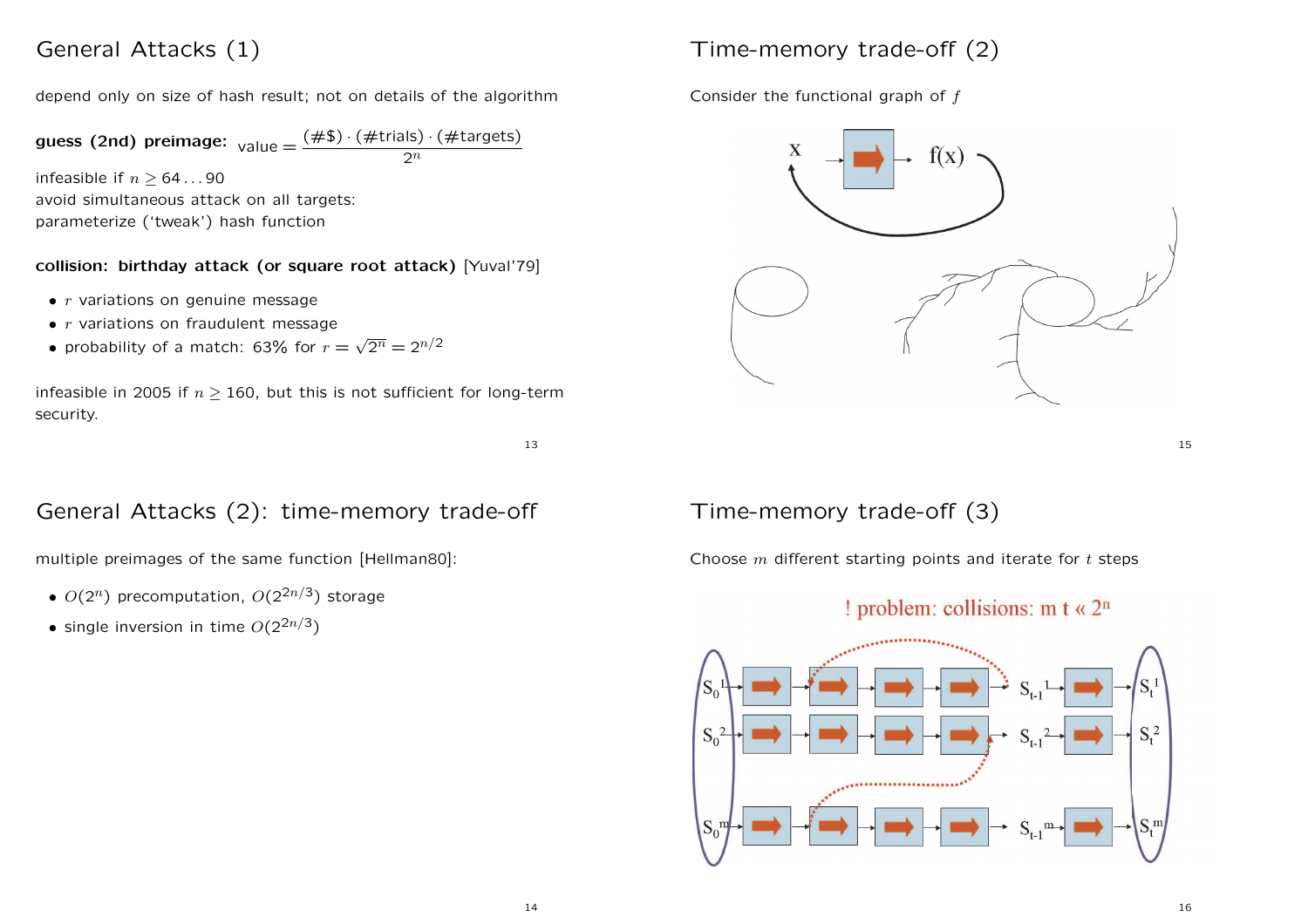## Time-memory trade-off (4)

Use  $r$  variants of  $f$  by introducing the function  $q$ 



result:

- precomputation:  $t \cdot m \cdot r$
- memory:  $m \cdot r$
- on-line inversion of  $f: r \cdot t$

Good choice: 
$$
m = r = t = 2^{n/3}
$$
, success probability 0.55

17

## Time-memory trade-off (5)

Reduce number of memory accesses: distinguished points or rainbow method [Rivest82], [Oechslin03]

Full cost [Wiener02, J. Cryptology]: product of number of components with the duration of their use (motivation: hardware  $=$  ALUs, memory chips, wires, switching elements)

Question: if an algorithm requires  $\Theta(2^n)$  steps and  $\Theta(2^n)$  memory, what is the full cost:  $\Theta(2^{2n})$  or  $\Theta(2^{3n/2})$ ? or  $\Theta(2^n)$ ? Answer: it depends on inherent parallelism and memory access rate

If  $\Theta(2^{3n/5})$  keys are searched, the full cost per key decreases from  $\Theta(2^n)$  to  $\Theta(2^{2n/5})$ .

# General Attacks (3): the birthday attack

Efficient implementations of the birthday attack

- very little memory: cycle finding algorithms
- full parallelism

Distinguished point: e.g., starts with  $d$  0 bits Start from <sup>a</sup> distinguished point and store distinguished points  $l = c = (\pi/8) \cdot 2^{n/2}$ 

 $\Theta(e2^{n/2} + e2^{d+1})$  steps  $\Theta(n2^{n/2-d})$  memory with  $e$  the cost of evaluating the function  $f$ 



## Birthday attacks:

In practice 10 million \$ [van Oorschot-Wiener]

- $n = 128$ : 5 hours in 2004
- $n = 160$ : 37 years (with 2004 equipment)

Full cost [Wiener02]:  $\Theta\left(en2^{n/2}\right)$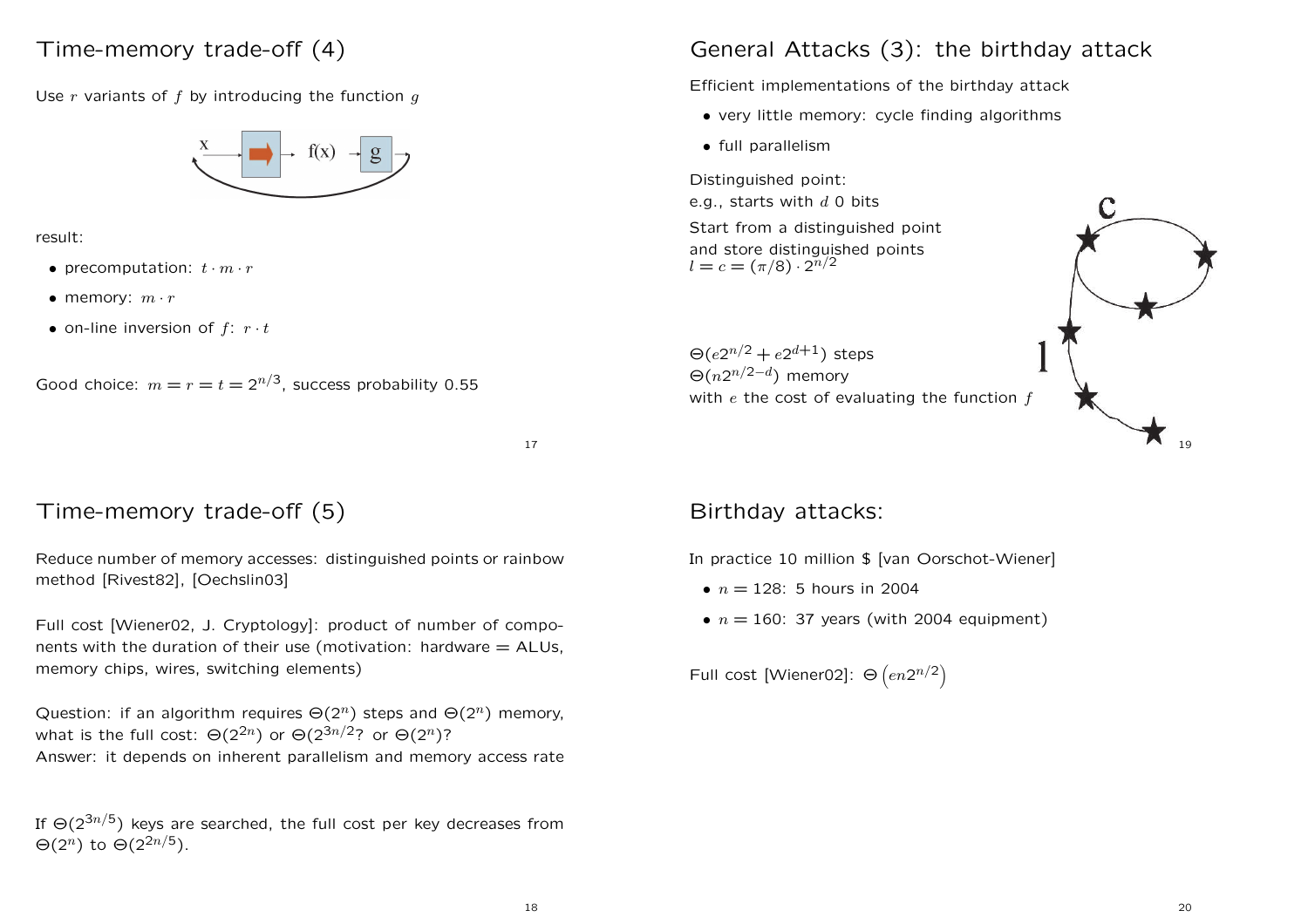## General Attacks (5)

|                            |          |             | hash result  |      |           |      |
|----------------------------|----------|-------------|--------------|------|-----------|------|
| attacker                   | invest-  | tool        | 2nd preimage |      | collision |      |
|                            | ment     |             | 2006         | 2015 | 2006      | 2015 |
| Pedestrian Hacker          | \$400    | FPGA        | 74           | 80   | 115       | 127  |
| <b>Small Business</b>      | \$10,000 | <b>FPGA</b> | 79           | 85   | 125       | 137  |
| Corporate Department       | \$300K   | <b>ASIC</b> | 90           | 96   | 147       | 159  |
| Big Company                | \$10M    | ASIC        | 95           | 101  | 158       | 169  |
| <b>Intelligence Agency</b> | \$300M   | ASIC        | 100          | 106  | 162       | 174  |

Size of hash result to withstand <sup>a</sup> brute force 2nd preimage and collision attack during 1 year. For the 2nd preimage attack, it is assumed that 65,536 messages are attacked in parallel. Inspired by Blaze et al., 1996.

FPGA <sup>=</sup> Field Programmable Gate Array;

 $ASIC = Application Specific Integrated Circuit$ 

#### 21

## Construction (1): iterated hash function



unambiguous padding of input to multiple of block length divide input into blocks  $x_1, x_2, \ldots, x_t$ 

# Construction (2): relation between security  $f-h$

iterating <sup>a</sup> compression function can make it less secure:

- trivial 2nd preimage/collision: replace IV by  $H_1$  and delete the first message block  $x_1$
- 2nd preimage attack for a message with  $t$  blocks: increases success probability with a factor of  $t$
- fixed points:  $f(H_{i-1}, x_i) = H_{i-1}$  can lead to trivial 2nd preimages or collisions

one possible solution: Merkle-Damgård strengthening

- $\bullet$  fix IV and append input length in padding
- cf. [Merkle, Crypto 89] and [Damgård, Crypto 89]

23

## Construction (3): relation between security  $f-h$

[Damgård-Merkle 89]

Let f be a collision resistant function mapping  $l$  to  $n$  bits (with  $l > n$ ).

- If the padding contains the length of the input string, and if  $f$  is preimage resistant, the iterated hash function  $h$  based on  $f$  will be a CRHF.
- If an unambiguous padding rule is used, the following construction will yield a CRHF  $(l - n > 1)$ :  $H_1 = f(H_0 \parallel 0 \parallel x_1)$  and  $H_i = f(H_{i-1} \parallel 1 \parallel x_i)$   $i = 2, 3, \dots t$ .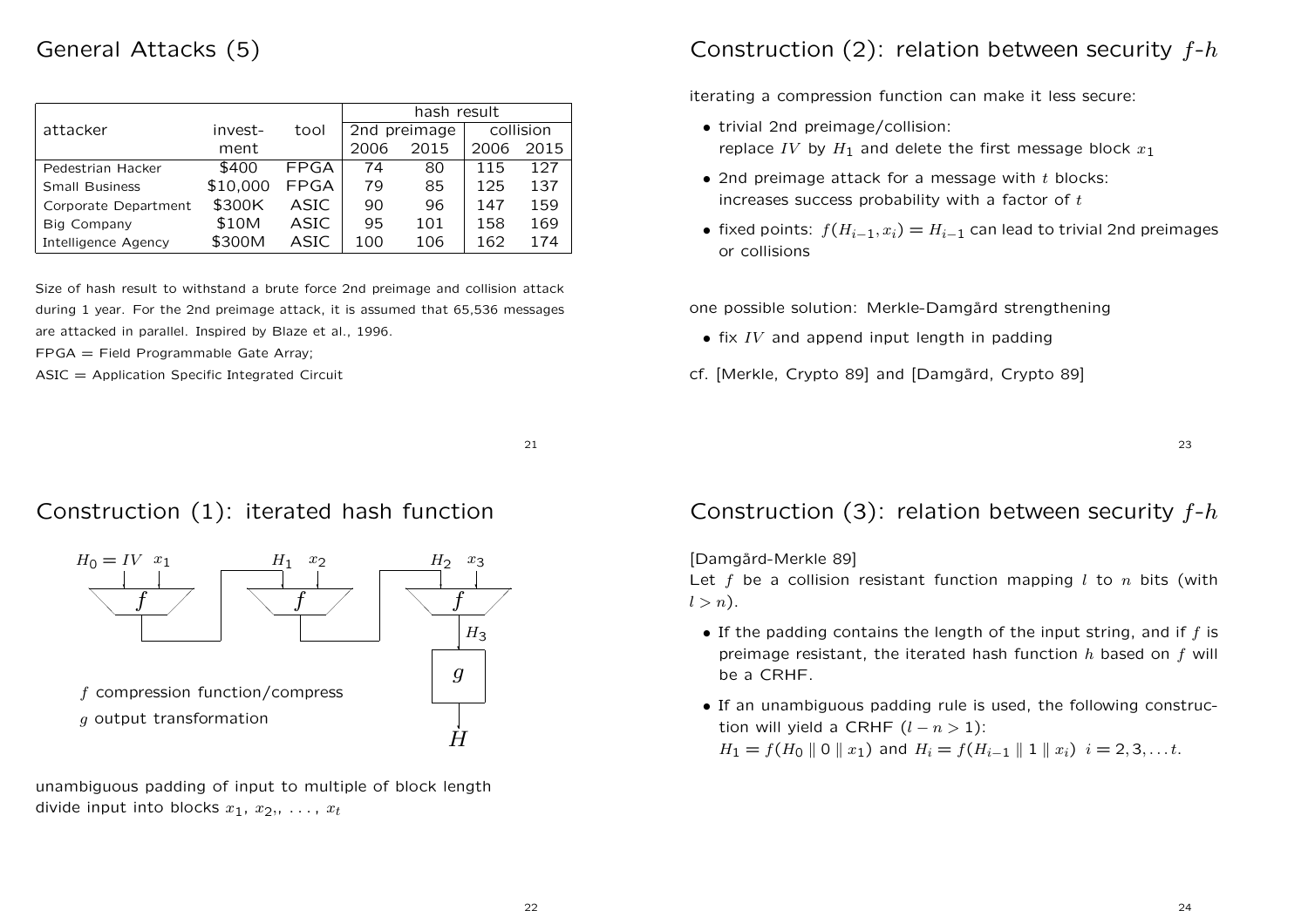# Construction  $(4)$ : relation between security  $f-h$

#### [Lai-Massey 92]

Assume that the padding contains the length of the input string, and that the message  $X$  (without padding) contains at least two blocks. Then finding a second preimage for h with a fixed IV requires  $2^n$ operations iff finding a second preimage for  $f$  with arbitrarily chosen  $H_{i-1}$  requires  $2^n$  operations.

#### BUT:

- very few hash functions have <sup>a</sup> strong compression function
- very few hash functions are designed based on <sup>a</sup> strong compression function in the sense that they treat  $x_i$  and  $H_{i-1}$  in the same way.

#### 25

# Construction (6)

Observation: attacks on  $f$  do not necessarily mean attacks on  $h$ 

- (2nd) preimage for f with chosen  $H_{i-1}$  $\rightsquigarrow$  (2nd) preimage for h
- pseudo-preimage: (2nd) preimage for f with random  $H_{i-1}$ 
	- $\rightsquigarrow$  preimage for h if IV can be changed
	- $\sim$  (2nd) preimage for h in time 2<sup>(n+s)</sup>/2 if pseudo-preimage in 2<sup>s</sup>
- pseudo-collision: collision for compress with  $H_{i-1} \neq H'_{i-1}$  $\rightsquigarrow$  certificational weakness only
- collision for f with random  $H_{i-1}$  $\rightsquigarrow$  collision for h if IV can be changed
- collision for f with chosen  $H_{i-1}$  $\rightsquigarrow$  collision for h

# Defeating Merkle-Damgård for (2nd) preimages

[Dean-Felten-Hu'99] and [Kelsey-Schneier, Eurocrypt05]

Known since Merkle: if one hashes  $2<sup>t</sup>$  messages, the average effort to find a second preimage for one of them is  $2^{n-t}$ .

New: if one hashes  $2<sup>t</sup>$  message **blocks** with an iterated hash function, the effort to find <sup>a</sup> second preimage is only

$$
t2^{n/2+1} + 2^{n-t+1}
$$

Idea: use fixed points to match the correct length Finding fixed points can be easy (e.g., Davies-Meyer). But still very long messages

Conclusion: appending the length does not work for 2nd preimage attacks.

27

## Defeating Merkle-Damgård for (2nd) preimages



 $h(X_1 \| X_2 \| X_2 \| X_2 \| X_2 \| X_3 \| ... \| X_{t-1} \| X_t) = h(X_1 \| X_2 \| X_3 \| ... \| X_{t-1} \| X_t)$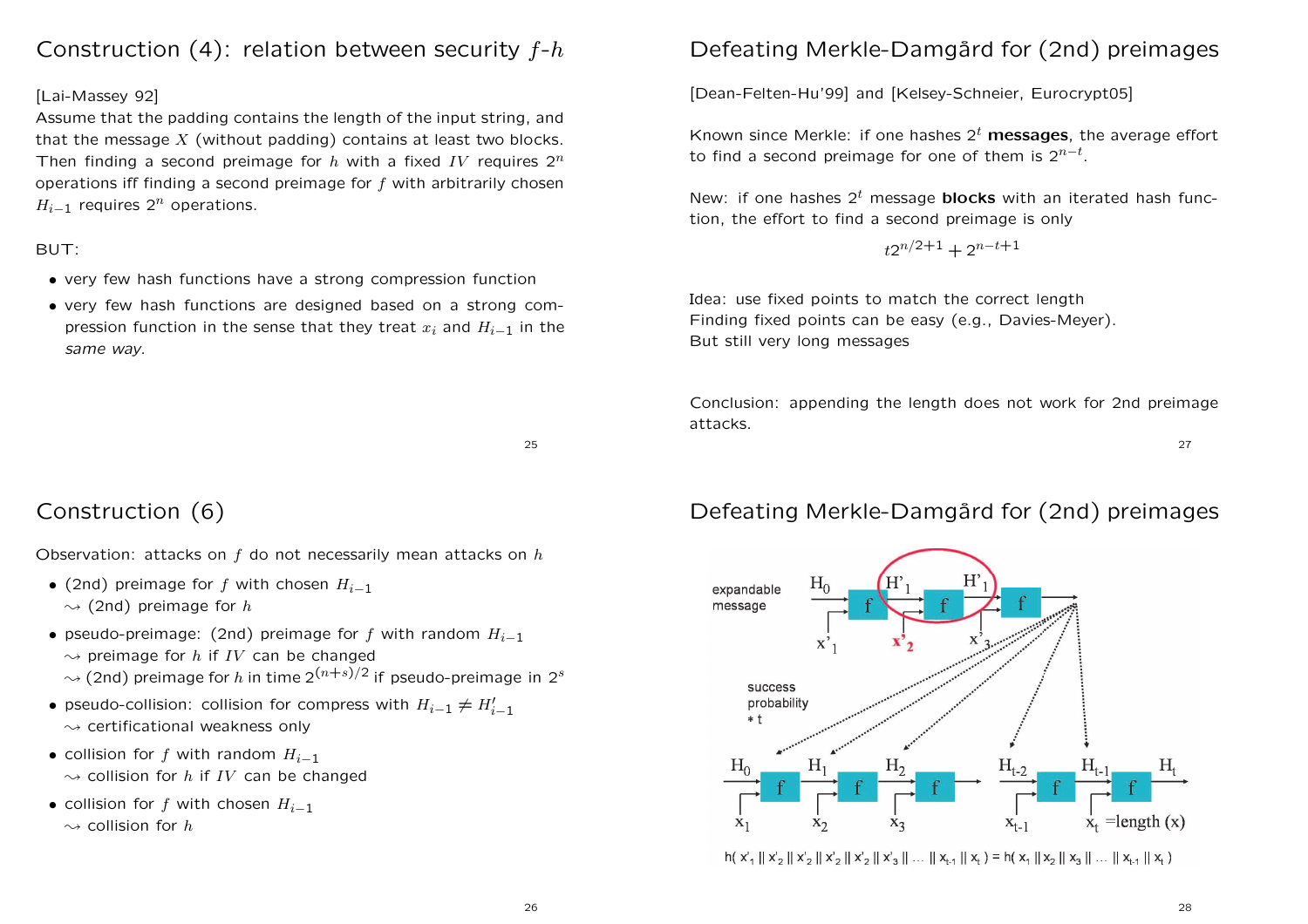# Construction (5)

Advantage of strong compression function  $f$ : tree construction.



# Multicollisions [Joux, Crypto 2004]

Consider  $h_1$  ( $n_1$ -bit result) and  $h_2$  ( $n_2$ -bit result), with  $n_1 > n_2$ . The concatenation of two iterated hash functions  $(q(x) = h_1(x)||h_2(x))$ is only as strong as the strongest of the two hash functions (even if both are independent).

• Cost of collision attack against  $q$ 

$$
\leq n_1 \cdot 2^{n_2/2} + 2^{n_1/2} \ll 2^{(n_1+n_2)/2}
$$

• Cost of (2nd) preimage attack against  $q$ 

$$
\leq n_1 \cdot 2^{n_2/2} + 2^{n_1} + 2^{n_2} \ll 2^{n_1+n_2}
$$

If either of the functions is weak, the attacks may work better

Main observation: finding multiple collisions for an iterated hash function is not much harder than finding <sup>a</sup> single collision.

31

#### 29

# How (not) to strengthen <sup>a</sup> hash function?

Answer concatenation:

Consider  $h_1$  ( $n_1$ -bit result) and  $h_2$  ( $n_2$ -bit result), with  $n_1 > n_2$ .



Intuition: the strength of  $g(x)$  is the product of the strength of the two hash functions (if both are "independent"). But . . .

## Multicollisions by Joux

for  $H_0$ , collision for block 1:  $x_1, x_1'$ for  $H_1$ , collision for block 2:  $x_2, x_2'$ for  $H_2$ , collision for block 3:  $x_3, x_3$ for  $H_3$ , collision for block 4:  $x_4$ ,  $x'_4$ 

now we have a 16-fold multicollision for  $h$  $h(x_1||x_2||x_3||x_4)$  $= h(x_1'||x_2||x_3||x_4)$  $=$  . . .  $= h(x_1'||x_2'||x_3'||x_4)$  $= h(x_1'||x_2'||x_3'||x_4')$ 

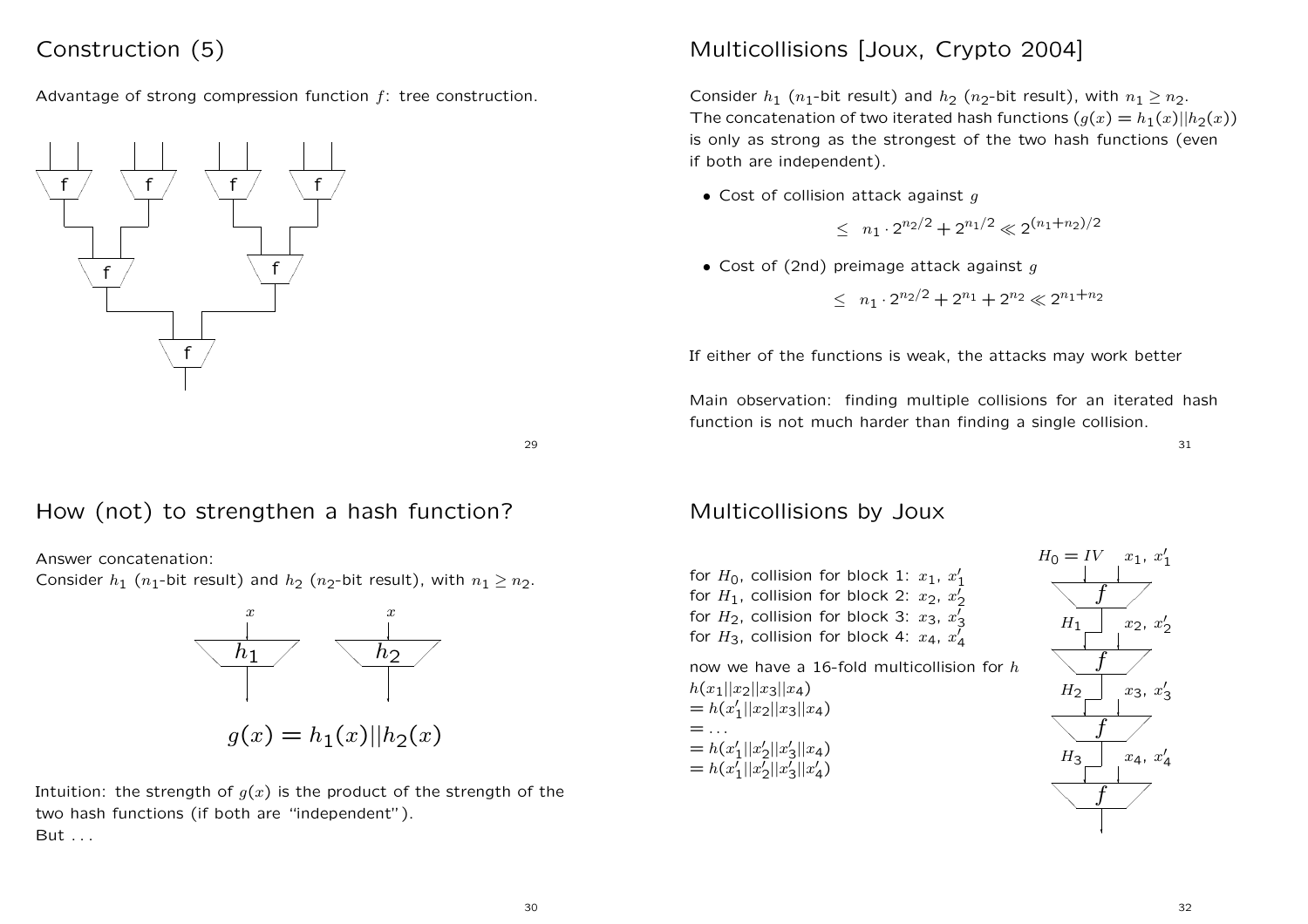# Construction (7): UOWH

[Naor-Yung 89] Composition lemma for UOWH

#### [Bellare-Rogaway 97]

- XOR linear scheme
- basic tree hash
- exor tree hash

efficiency improvements

[Shoup 00], [Sarkar04], [Lee, Chang, Lee, Sung, Nandi 04]

# MD4-family (1)

MD4 & MD5 designed by Ron Rivest

- compression function: 512+128-bit input, 128-bit output
- $\bullet$  bitwise AND, NOT, OR, XOR,  $+$  mod  $2^{32}$ , rotations
- compact and fast on 32-bit processors
- serial operations: software oriented
- each message words is used 3 times (4 times for MD5)
- one round consists of 16 steps and uses each message word once

33

# Custom Designed Hash Functions (1)

### shortlist:

- MD4-family: MD4, extended MD4, MD5, SHA-1, RIPEMD-160, SHA-xxx
- MD2 (8 to 8-bit table)
- Snefru (8 to 32-bit tables, 8 passes)
- N-hash (FEAL-based)
- FFT-hash III (FFT transform)
- Subhash (hardware)
- Tiger (64-bit architecture)
- Panama (VLIW processor) broken [2001]
- Whirlpool
- . . . and many broken proposals . . .

MD4-family (2): <sup>4</sup> steps



step operation:

 $MD4$ :  $A := (A + F_r(B, C, D) + X[j] + K_r)$  <<< ss  $MD5: A := B + (A + F_r(B, C, D) + X[i] + K_s) \ll s_s$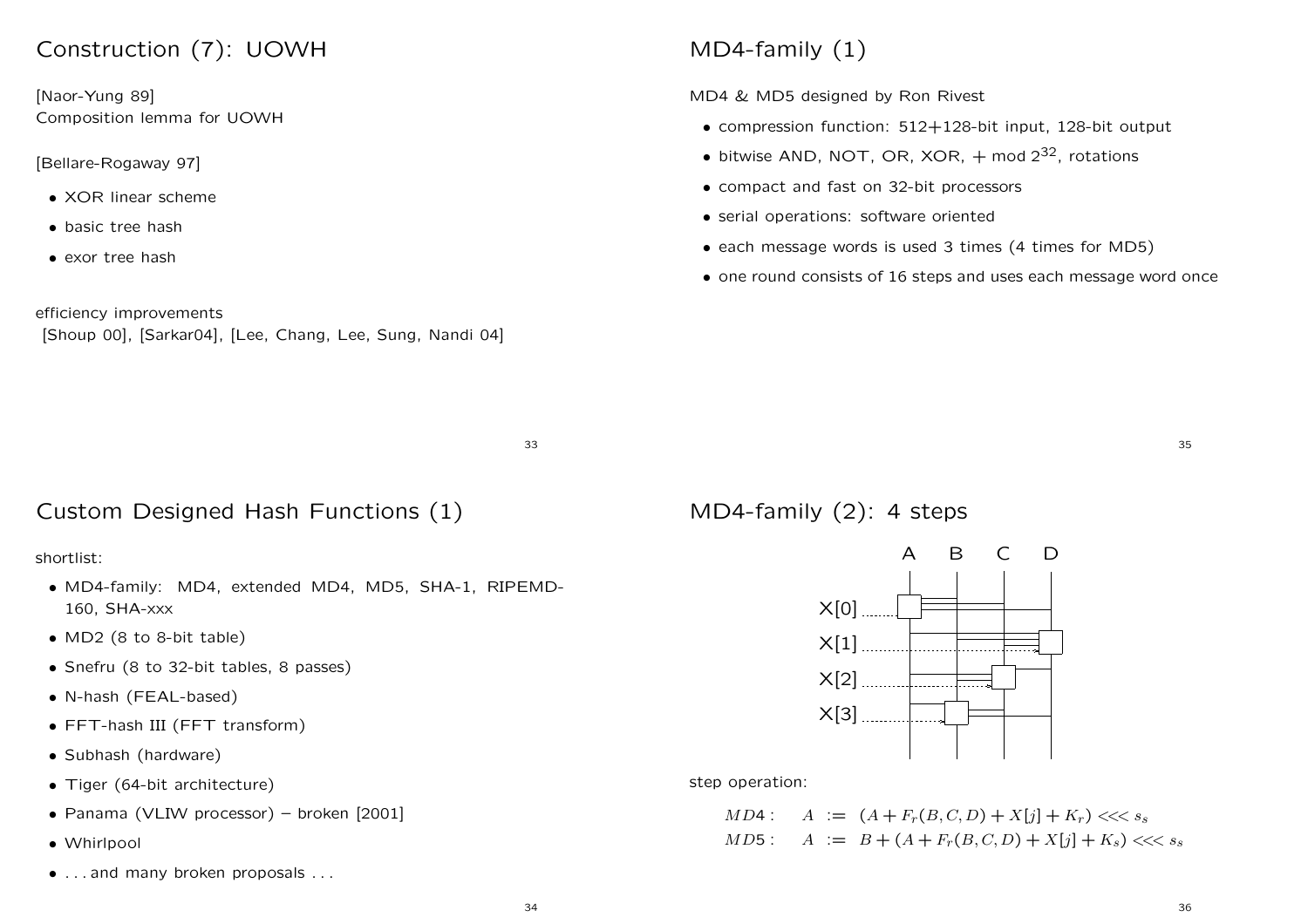

### Step for MD4

 $\rightarrow$  updates one word of chaining variable

- $\rightarrow$  based on
- Boolean function  $f_{r}$
- message word  $X_j$
- additive constant  $K_s$
- rotation amounts  $s_{s}$
- $\rightarrow$  operations on 32-bit words
	- addition mod 2 $^{32}$
	- fixed rotations ( $\gg 11, \gg 7)$
	- bitwise AND, XOR  $(f_r)$

# MDx-family: properties

| Algorithm       | $\boldsymbol{n}$ | rounds                   | steps     | word | block | endianness |  |
|-----------------|------------------|--------------------------|-----------|------|-------|------------|--|
| MD4             | 128              | 3                        | 48        | 32   | 512   | Little     |  |
| $ext-MD4$       | 256              | $2 \times 3$             | 96        | 32   | 512   | Little     |  |
| MD <sub>5</sub> | 128              | 4                        | 64        | 32   | 512   | Little     |  |
| SHA-1 (SHA)     | 160              | 4                        | $80 + 64$ | 32   | 512   | Big        |  |
| <b>RIPEMD</b>   | 128              | $2 \times 3$             | 96        | 32   | 512   | Little     |  |
| RIPEMD-128      | 128              | $2 \times 4$             | 128       | 32   | 512   | Little     |  |
| RIPEMD-160      | 160              | $2 \times 5$             | 160       | 32   | 512   | Little     |  |
| <b>SHA-256</b>  | 256              | $\qquad \qquad -$        | $64 + 64$ | 32   | 512   | Big        |  |
| <b>SHA-384</b>  | 384              | $\overline{\phantom{m}}$ | $80 + 64$ | 64   | 1024  | Big        |  |
| <b>SHA-512</b>  | 512              |                          | $80 + 64$ | 64   | 1024  | Big        |  |
| <b>HAVAL</b>    | 128-             | 3,4,5                    | 96, 128,  | 32   | 1024  | Little     |  |
|                 | $-256$           |                          | 160       |      |       |            |  |

37

## The MDx-family: pedigree



## MDx-family: history of attacks

- $\bullet$  collisions MD4<sub>12</sub> [Merkle '90)]
- collisions MD4<sub>23</sub> [den Boer, Bosselaers '91]
- pseudo-collisions MD5 [den Boer,Bosselaers '93]
- collisions  $MD4_{12}$ , near collisions MD4 [Vaudenay '94]
- unidentified problem with SHA [NSA '94]
- [Dobbertin '95-'97]:
	- collisions RIPEMD $_{23}$ , RIPEMD $_{12}$
	- collisions MD4 (even with structure)
	- $-$  collisions for ext-MD4 compress with random  $IV$
	- $-$  collisions for MD5 compress with random  $IV$
	- $-$  preimage for MD4 $_{12}$
- collisions for SHA in  $2^{61}$  [Chabaud, Joux '98]
- collisions for 2 rounds of RIPEMD [Debaert, Gilbert '01]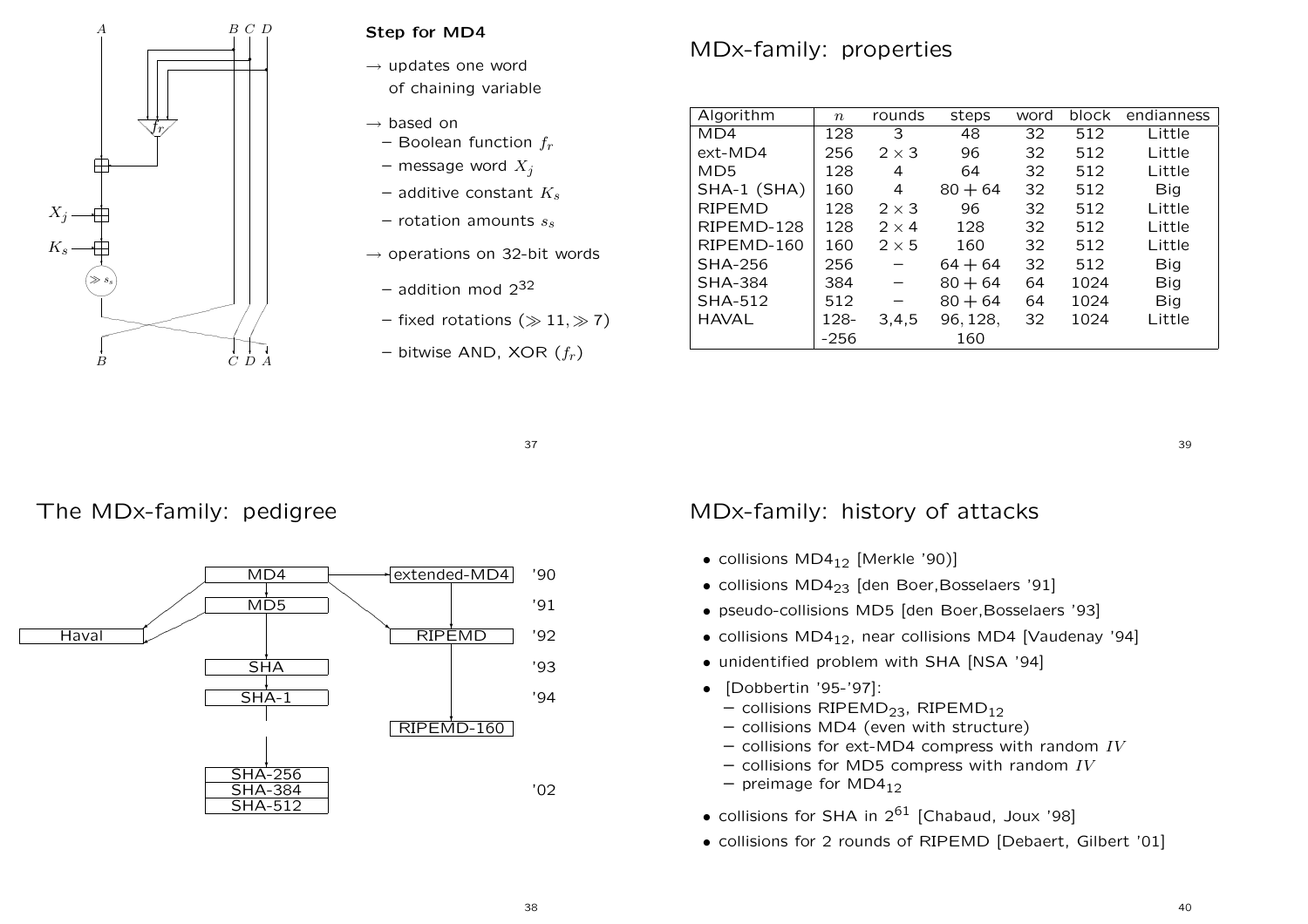# MD4-family (6): history of attacks

- Collision attacks on reduced 2-round versions of HAVAL [Kasselman-Penzhorn '00] [Park-Sung-Chee-Lim '02] [Her-Sakurai-Kim'03]
- Saarinen 2003: slide attacks on SHA and MD5
- simplified SHA-xxx ( $+ \rightarrow \oplus$ , symmetric constants) has symmetry properties [Gilbert-Handschuh '03]
- Collisions for Haval [Biryukov, Van Rompay, Preneel '02]
- Collisions for SHA-0 in  $2^{50}$  [Joux et al. '04]
- Collisions for MD4 (by hand), MD5, and RIPEMD [Wang, Feng, Lai, Yu '04]
- Attack on 53 out of 80 rounds of SHA-1 [Biham, Chen '04]
- Attack on 53 out of 80 rounds of SHA-1 [Rijmen, Oswald '04]
- 2<sup>39</sup> attack on SHA-0 [Wang, Yu, Yin '05]
- 2<sup>66</sup> attack on SHA-1 [Wang, Yin, Yu '05]

41

# MD4-family (7): SHA-1 & RIPEMD-160

common features:

- 160-bit result
- extra rotate on one of the message words ('MSB problem')
- both in ISO/IEC 10118-3:1998 (also RIPEMD-128)

RIPEMD-160: (ftp.esat.kuleuven.ac.be /pub/COSIC/bosselae)

- two independent parallel halves, which are made as different as possible (order of message words, Boolean functions, constants, rotations)
- 5 rounds

# MD4-family (8): SHA-1 & RIPEMD-160

SHA-1: (FIPS 180)

• no repetition of message words, but encoding  $(j \geq 16)$ :

$$
X[j] := (X[j-3] \oplus X[j-8] \oplus X[j-14] \oplus X[j-16]) \lllt; 1;
$$

 $=$  systematic linear code  $[n = 2560, k = 512, d < 86]$ 

compared to SHA:

• bitwise shortened cyclic code  $[n = 80, k = 16, d = 23]$ 

 $X[i] := X[i-2] \oplus X[i-3] \oplus X[i-7] \oplus X[i-16]$ ;

43

## MD4-family (9): SHA-xxx

SHA-224, SHA-256, SHA-384, SHA-512

• message processing:

 $X[i] := \sigma_1(X[i-2]) \oplus X[i-7] \oplus \sigma_0(X[i-15]) \oplus X[i-16];$ 

with  $\sigma_i$  = sum of 2 rotated and 1 shifted value of the same variable

- more complex round functions: each step has multiplexer, majority, Σ-function (sum of 3 rotated versions of input)
- 64 different constants
- SHA-384, SHA-512: 64-bit words
- SHA-384 is obtained by truncating result of SHA-512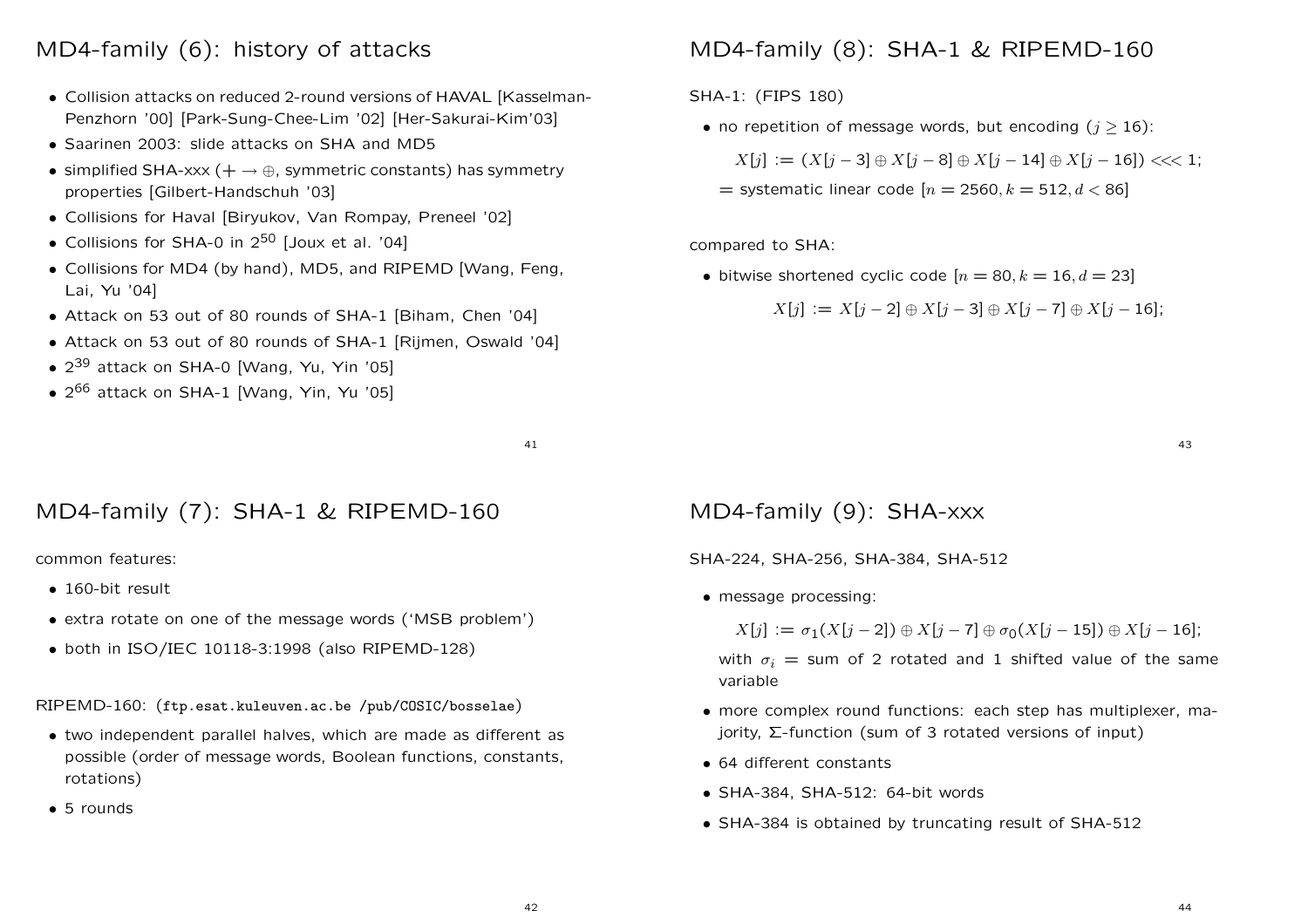## Whirlpool [Rijmen-Barreto00]

• based on <sup>a</sup> Rijndael-like block cipher with <sup>a</sup> 512-bit block and <sup>a</sup> 512-bit key (state:  $8 \times 8$  matrix)

$$
E_K(X)\oplus X\oplus K
$$

- key schedule (message input): same rounds as block cipher with constant key
- S-box is not inverse, but built of four 4-bit S-boxes
- best known attack: 6 rounds out of 10

## Based on Block Ciphers (2)

single block length hash functions:

- 12 'secure' schemes of rate 1; one in ISO/IEC 10118-1
- collision  $2^{n/2}$ . (2nd) preimage  $2^n$



security proof: [Winternitz '82] [Black, Rogaway, Shrimpton '02] 47

Based on Block Ciphers (1)

#### Why:

- trust
- reduce design, evaluation, and implementation effort
- compact implementation

#### Why not:

- slow (key schedule)
- export restrictions
- weaknesses which are not relevant to encryption

rate  $=$   $#$  blocks hashed per encryption

## Based on Block Ciphers (3)

double block length hash functions with rate 1:

$$
H_i^1 = E_{A_i^1}(B_i^1) \oplus C_i^1
$$
  

$$
H_i^2 = E_{A_i^2}(B_i^2) \oplus C_i^2
$$

- $A_i^1$ ,  $B_i^1$ ,  $C_i^1$  binary linear combinations of  $H_{i-1}^1$ ,  $H_{i-1}^2$ ,  $x_i^1$ , and  $x_i^2$
- $A_i^2$ ,  $B_i^2$ ,  $C_i^2$  are binary linear combinations of  $H_{i-1}^1$ ,  $H_{i-1}^2$ ,  $x_i^1$ ,  $x_i^2$ , and  $H_i^1$ .

goal: collision  $2^m$ , (2nd) preimage  $2^{2m}$ BUT:

- [Hohl et al. 94]: compression function has at most security level of single length hash function
- [Knudsen-Preneel-Lai 96]: collisions in time  $2^{3m/4}$  or  $2^{m/2}$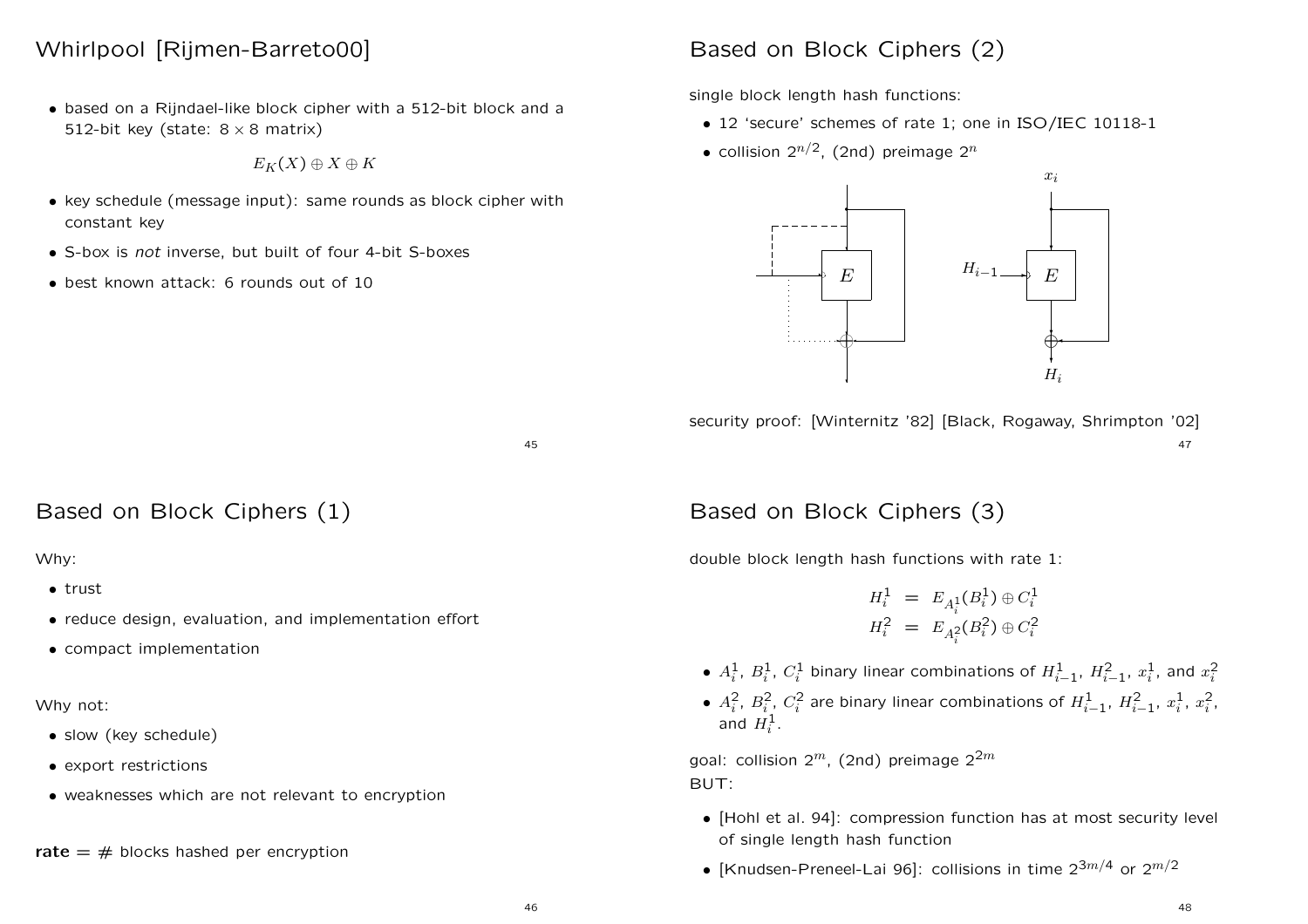### Based on Block Ciphers (4)

rate  $<$  1:

- [Brachtl et al. (IBM) 89] MDC-2: rate 1/2 ISO/IEC 10118-2
- [Brachtl et al. (IBM) 89] MDC-4: rate 1/4

security for DES:

|                   |       |           |                  | rate collision preimage coll $(f)$ preimage $(f)$ |
|-------------------|-------|-----------|------------------|---------------------------------------------------|
| $MDC-2$ 1/2       | ົ່າ55 | ე83       |                  | 254                                               |
| MDC-4 $\vert$ 1/4 | ე56   | $2^{109}$ | ົາ <sup>41</sup> | 290                                               |

problem: proof of security?

Based on Block Ciphers (6): MDC-4



51

49

## Based on Block Ciphers (5): MDC-2

 $E_K^{\oplus}(X) = E_K(X) \oplus X$ 



## Based on Block Ciphers (7)

double block length hash functions: (with collision resistant compression function)

- [Merkle 89]
	- security proof  $(2^{56})$  based on black box model of DES
	- rate between 1/18. . . 1/4, inconvenient block sizes
- [Knudsen-Preneel 96-97]:
	- $-$  security proof  $(2^{72})$  based on black box model of DES
	- rate 1/3 with 9 parallel encryptions
- [Aiello-Haber-Venkatesan 98]:
	- modify key schedule
	- security proof for several assumptions on DES
	- very high speed
- research topic . . .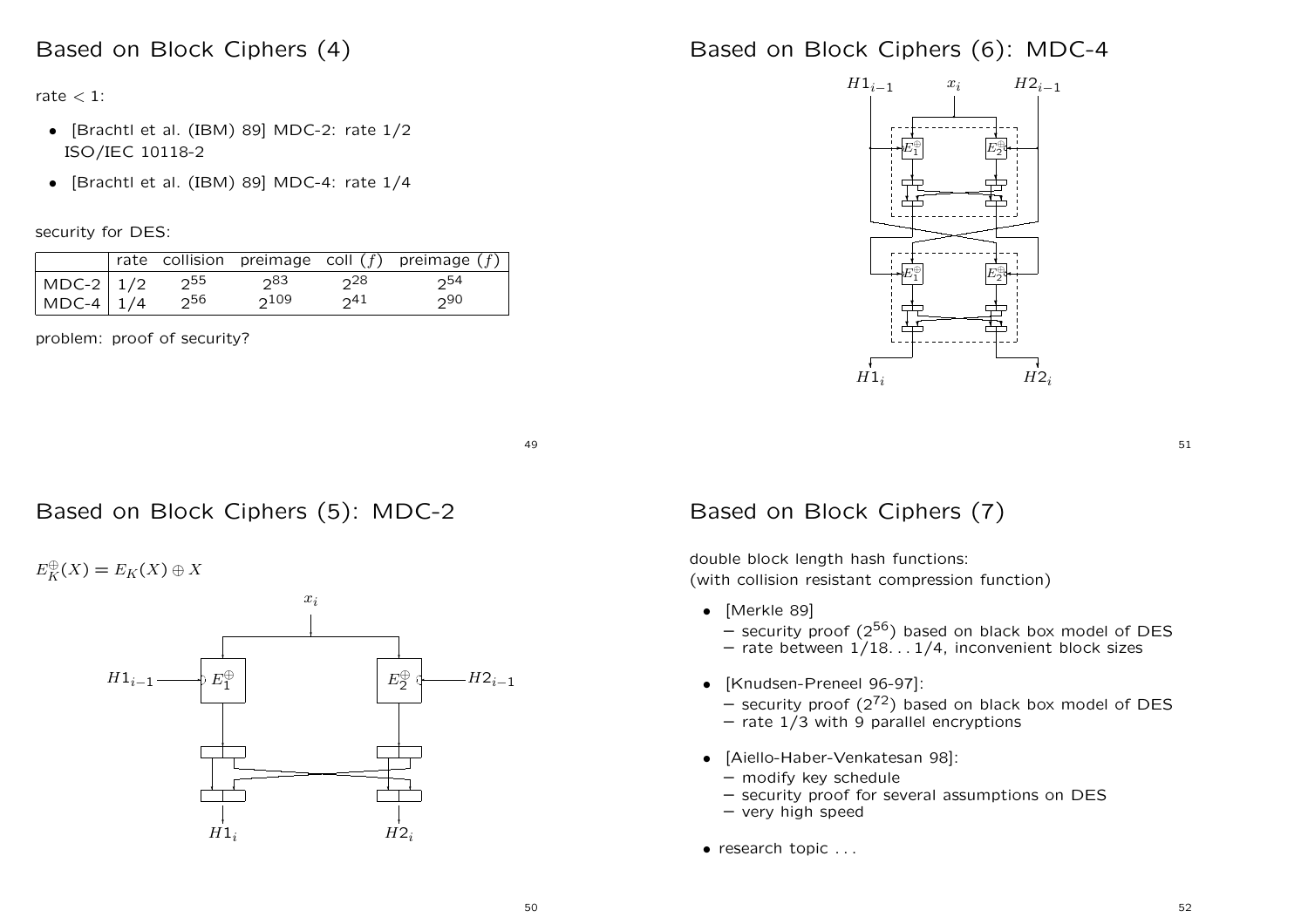$E_K^{\oplus}(X) = E_K(X) \oplus X$ 



### Based on Block Ciphers (10): Knudsen-Preneel

**Theorem.** If  $\exists$  quaternary code  $[n, k, d]$  with  $2k > n$ , then  $\exists$  parallel hash function s.t. for the compression function, finding <sup>a</sup> collision takes  $2^{(d-1)m/2}$  operations and finding a (2nd) preimage takes  $2^{(d-1)m}$  operations.

extension: codes over  $GF(2<sup>4</sup>)$ 

| $GF(2^2)$   |      | $GF(2^4)$   | Collision |              |
|-------------|------|-------------|-----------|--------------|
| Code        | Rate | Code        | Rate      |              |
| [5, 3, 3]   | 1/5  | [6, 4, 3]   | 1/3       | $> 2^m$      |
| [8, 5, 3]   | 1/4  | [8, 6, 3]   | 1/2       | $> 2^m$      |
| [12, 9, 3]  | 1/2  | [12, 10, 3] | 2/3       | $> 2^m$      |
| [9, 5, 4]   | 1/9  | [9, 6, 4]   | 1/3       | $> 2^{3m/2}$ |
| [16, 12, 4] | 1/2  | [16, 13, 4] | 5/8       | $> 2^{3m/2}$ |

53

### Based on Block Ciphers (9): Knudsen-Preneel

Assumption 1. Davies-Meyer:  $H_i = E_{x_i}(H_{i-1}) \oplus H_{i-1}$ compression function: collision  $2^{m/2}$ , preimage  $2^m$ 

Definition Multiple Davies-Meyer

$$
H_i^j = h^j(X^j, Y^j) = E_{X^j}(Y^j) \oplus Y^j,
$$

where 
$$
(X^j, Y^j) = F(H_{i-1}^1, \ldots, H_{i-1}^n, x_i^1, \ldots, x_i^r)
$$
, for  $j = 1, \ldots, n$ 

Assumption 2 (Multiple D-M) (!wrong for  $n > 5$  - Dai Watanabe 05)

- assume collision "involves"  $> N h^{j}$ 's
- let  $N v$  be max. no. of  $h^{j}$ s that can be attacked independently of each other
- assumption: for all  $h^{j}$ s
	- collisions for compression function take  $\geq 2^{(v/2)m}$
	- preimages for compression function take  $\geq 2^{vm}$

## Based on Block Ciphers (11): Knudsen-Preneel

For m-bit block cipher with m-bit keys, using  $[8, 5, 3]$  shortened Hamming Code over  $GF(2^2)$ 

$$
H_i^1 = h^1(H_{i-1}^1, x_i^1)
$$
  
\n
$$
H_i^2 = h^2(H_{i-1}^3, H_{i-1}^4)
$$
  
\n
$$
H_i^3 = h^3(H_{i-1}^5, H_{i-1}^6)
$$
  
\n
$$
H_i^4 = h^4(H_{i-1}^7, H_{i-1}^8)
$$
  
\n
$$
H_i^5 = h^5(H_{i-1}^2, x_i^2)
$$
  
\n
$$
H_i^6 = h^6(H_{i-1}^3 \oplus H_{i-1}^5 \oplus H_{i-1}^7 \oplus H_{i-1}^2 \oplus H_{i-1}^6 \oplus H_{i-1}^8 \oplus x_i^2)
$$
  
\n
$$
H_i^7 = h^7(H_{i-1}^1 \oplus H_{i-1}^2, x_i^1 \oplus x_i^2)
$$
  
\n
$$
H_i^8 = h^8(H_{i-1}^1 \oplus H_{i-1}^3 \oplus H_{i-1}^4 \oplus H_{i-1}^6 \oplus H_{i-1}^7, x_i^1 \oplus H_{i-1}^3 \oplus H_{i-1}^5 \oplus H_{i-1}^6 \oplus H_{i-1}^8)
$$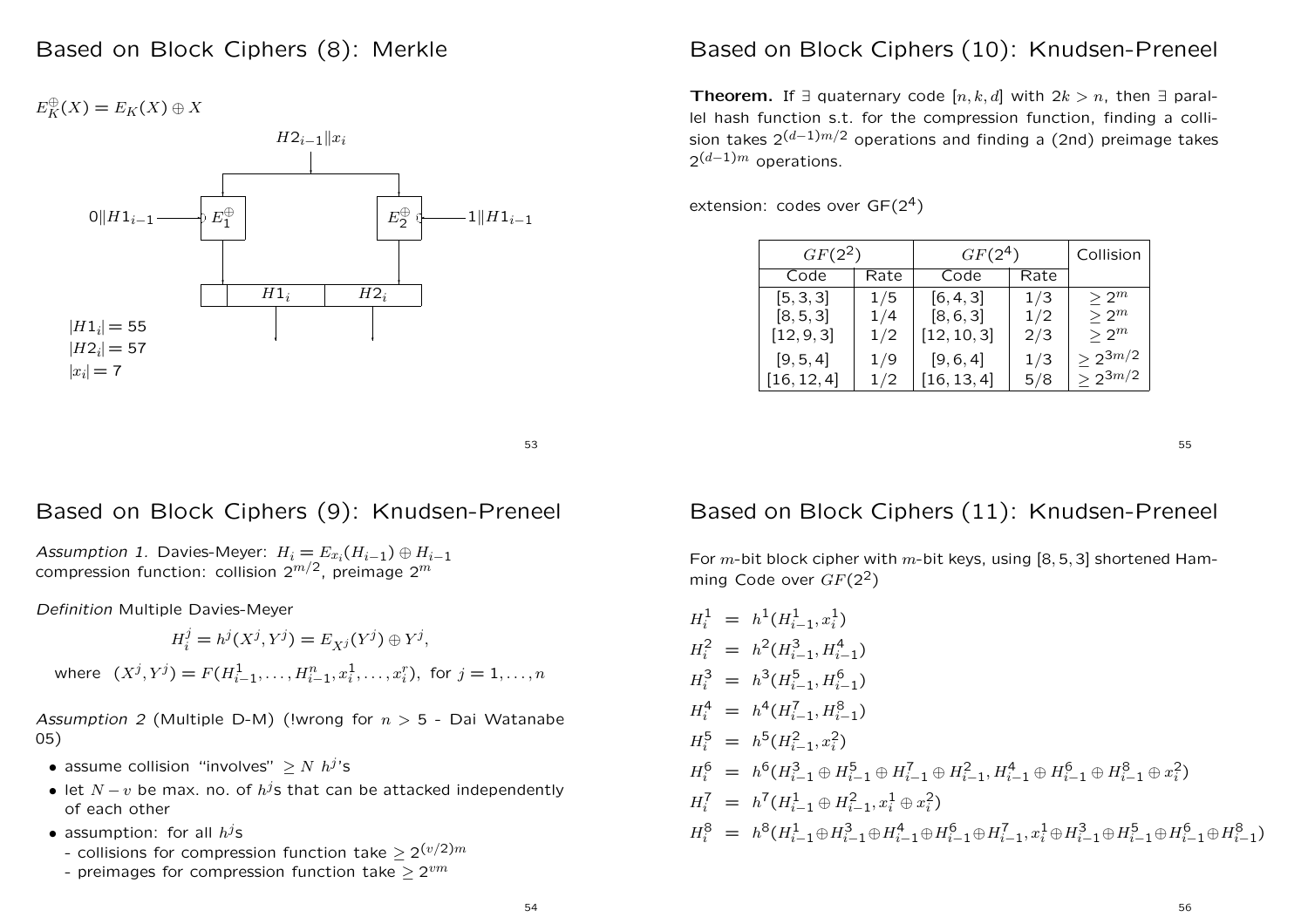### Based on Algebraic Structures (1)

#### Why:

- sometimes one can prove security reductions
- compact implementation
- fast (knapsack-type problems)

#### Why not:

- mathematical structure can be exploited
- slow (modular exponentiation)
- vulnerable to trapdoors

# Algebraic Structures (3): modular arithmetic

schemes without security reduction:

- many broken proposals, including CCITT X.509 Annex D
- most promising: ISO/IEC 10118-4:1998 MASH-1 (Modular Arithmetic Secure Hash)

$$
H_i = ((x_i \oplus H_{i-1}) \vee A)^2 \pmod{N} \oplus H_{i-1}
$$

 $A = 0xF00...00$ 

 $x_i$ : 4 most significant bits in every byte equal to 1111 output transformation that reduces output size to at most  $n/2$ 

**MASH-2:** replace exponent 2 by  $2^8 + 1$ 

security for  $n$ -bit RSA modulus:

- $-$  best known attacks: preimage in  $2^{n/2}$ , collision in  $2^{n/4}$
- $-$  feedforward of  $H_{i-1}$  essential

59

## 57

# Algebraic Structures (2): modular arithmetic

how to generate the RSA modulus? answer: secure multi-party computation [Boneh-Franklin 97], [Frankel-MacKenzie-Yung 98]

schemes with security reduction:

- [Damgård 87]: equivalent to factoring
- [Gibson 91]: discrete logarithm modulo <sup>a</sup> composite
- [Chaum et al. 91], [Brands], [Bellare et al. 94] discrete logarithm in a group of prime order  $G_p$ 
	- prime  $p$  and  $t$  random elements  $\alpha_i$  from  $G_p$   $(\alpha_i \neq 1).$

$$
H_{t+1} = \prod_{i=1}^{t} \alpha_i^{\tilde{x}_i} \qquad \text{with } \tilde{x}_i = 1 \| x_i
$$

# Algebraic Structures (4): knapsacks and lattices

### additive knapsacks:

knapsack problem of dimensions n and  $\ell(n)$ : given a set of n *l*-bit integers  $\{a_1, a_2, \ldots, a_n\}$ , and an *l*-bit integer S find a vector X with components  $x_i$  equal to 0 or 1 such that

$$
\sum_{i=1}^{n} a_i \cdot x_i = S \bmod 2^{\ell(n)}.
$$

for hashing, one needs  $n > \ell(n)$ .

the good news:

- [Impagliazzo-Naor 96]: UOWH as secure as knapsack
- [Ajtai 96], [Goldreich+ 96]: one-way and collision-resistant function if approximating the shortest vector in <sup>a</sup> lattice to polynomial factors is hard
- [Sendrier et al.]: random matrix  $+$  structured input: syndrome decoding is hard problem